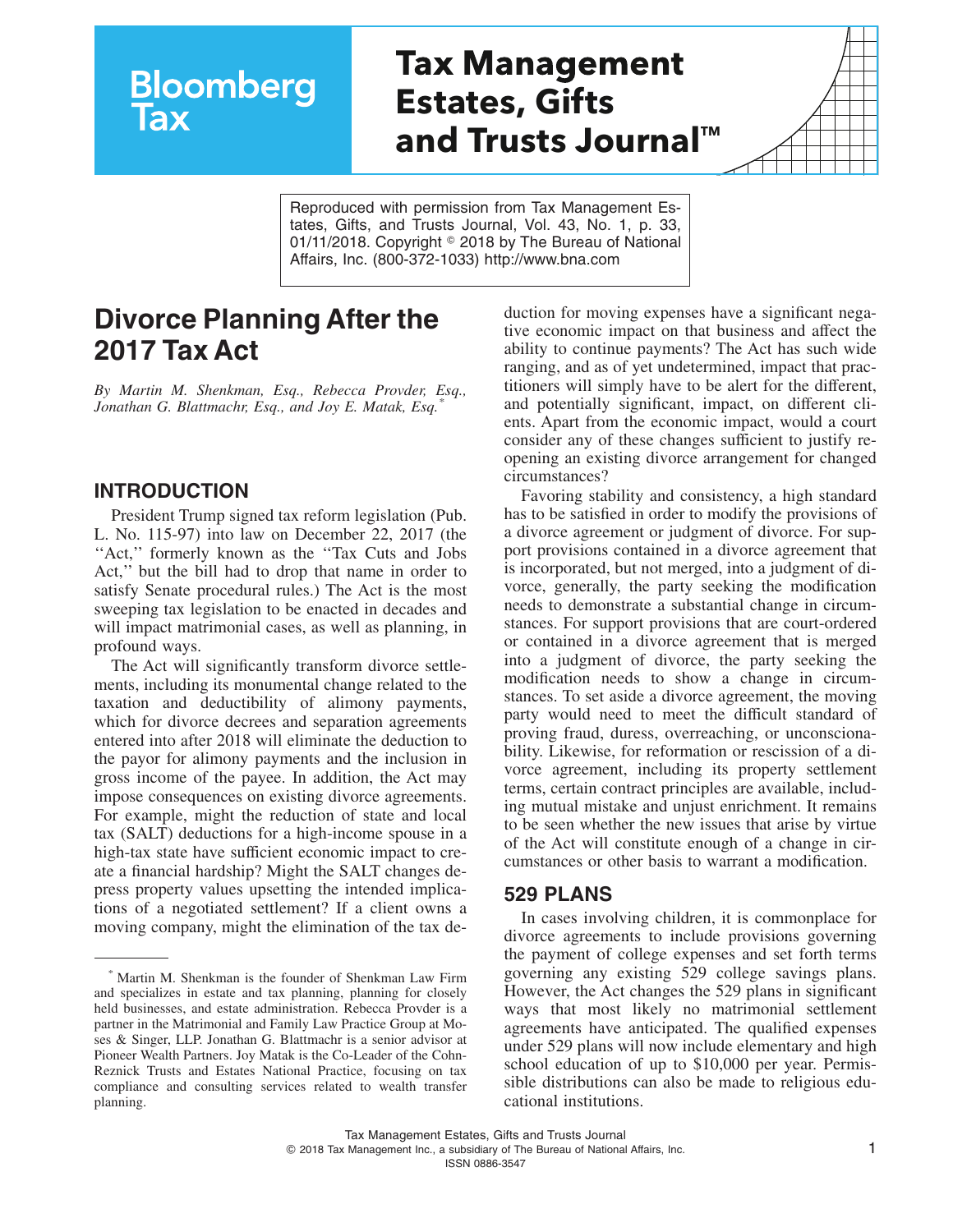As 529 plans previously were reserved for payment of college expenses, many divorce agreements executed prior to the Act will undoubtedly fail to include provisions requiring that the funds be reserved for payment of college expenses. Consequently, it remains to be seen how the Act's expansion of the use of 529 plans could undermine the intent of existing divorce agreements. For 529 plans, may balances initially earmarked for college expenses be dissipated earlier to pay for non-college educational expenses, contrary to the parties' original intent? It is important for the non-title owner to exercise any rights he or she may have to review the account statements to track how the funds are being spent and to consult with his or her lawyer about taking action to address the issue before it may be too late to prevent dissipation of the funds.

What happens if the divorce agreement is silent as to the application of the 529 funds? What if one exspouse was obligated to pay for private pre-college education and the agreement is not clear on limiting 529 plans for college? Can that spouse distribute funds from a 529 plan to pay his or her obligations for elementary school? What if that dissipates the funds intended for college? If the agreement is ambiguous regarding use of the funds, which is likely because it is doubtful one could have contemplated this change, what happens then? It remains to be seen whether this may constitute a change of circumstance warranting a modification. Those affected would be well-advised to review existing divorce agreements in order to ascertain whether the agreement specified college-only expenses be paid from a 529 plan and whether that would suffice to restrict the spouse account owner from using funds earlier.

#### **PERSONAL EXEMPTIONS**

The Act eliminates personal exemptions, after 2017, for a taxpayer (other than for disability trusts described in  $§642(b)(2)(C)$ , the taxpayer's spouse, and any dependent.<sup>1</sup> The suspension does not apply to taxable years beginning after December 31, 2025. This change might have a significant effect on divorce arrangements where the spouses expressly negotiated which spouse would be permitted to claim which exemptions for their children. In many divorce cases, this tax benefit was likely negotiated as a trade-off for another concession. Perhaps, the economic impact is equal between the spouses and simply a tax benefit lost. But what if one spouse negotiated to claim the exemptions for all of the children and counted that estimated tax benefit in the divorce negotiations and did not consider that benefit to be zero? Is that a basis to revisit or adjust the agreement? What about the fact that the provision sunsets at the end of 2025? What happens now?

*Example:* How will this new rule affect a divorce agreement where the parties negotiated which parent would be entitled to claim the personal exemption for their children? Assume the divorce agreement provided for the following: ''The husband shall hereafter claim Child 1 and Child 2 on his separate income tax returns and the wife will sign an IRS Form 8332 or its equivalent concerning the husband's right to do so in 2012 and future years. The wife shall not claim any child on her separate income tax returns. Each party hereby authorizes the other to attach a copy of said form to his or her respective income tax returns.'' If the husband and wife negotiated in good faith for the husband to claim exemptions that have now been legislated away, is there any recourse? If the marital settlement agreement did not have any provisions addressing changes in tax law, likely the value involved would not support the cost of reopening the agreement, especially if the elimination of exemptions sunsets. If the agreement were challenged to address this, might that process subject the parties to the new alimony rules? It appears not (see below) unless they expressly agree to it.

#### **ALIMONY**

As stated above, the Act overhauls the traditional treatment of taxability and deductibility of alimony payments. Under the Act, alimony payments will no longer be deductible by the payor spouse nor will they be includible in the income of the payee spouse. The effective date indicates that this new rule will apply to any divorce or separation instrument as defined in §71(b)(2) executed after December 31, 2018, or for any divorce or separation instrument executed on or before December 31, 2018, and modified after that date, if the modification expressly provides that these amendments made by the Act apply to such modification. Practitioners should consider adding a provision to any agreement in process that if the law is changed as provided in the Act, the agreement can or must be renegotiated (or expressly provide that there will be no renegotiation even if the future amendments to the tax law change the tax effects of payments to be made under the agreement). It might, in some instances, be worth specifying in agreements being negotiated be-

<sup>&</sup>lt;sup>1</sup> All section references are to the Internal Revenue Code of 1986, as amended (Code), and the regulations thereunder, unless otherwise specified.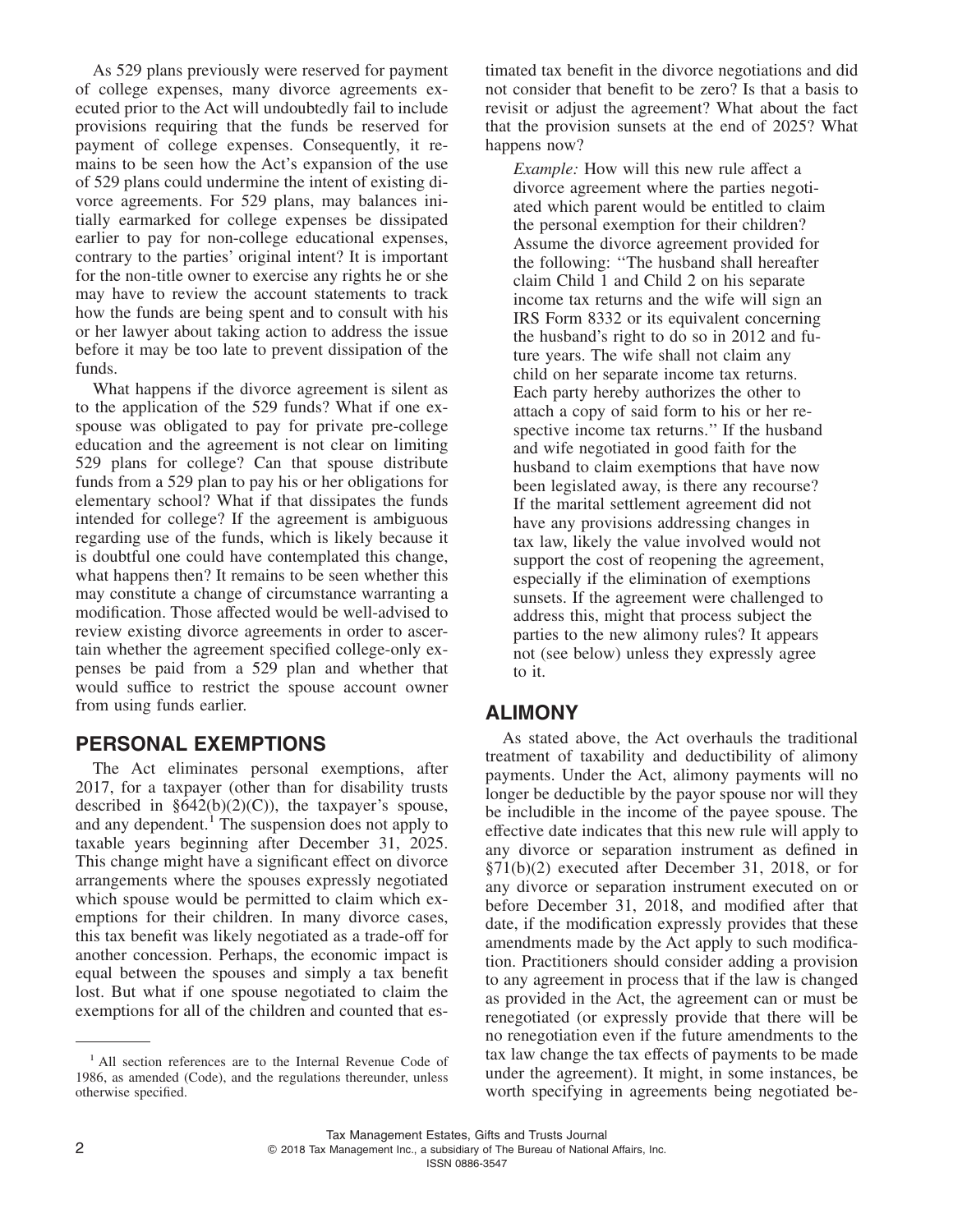fore 2019 both the alimony payment amount under the existing law pre-2019 when it can be deducted and the alimony payment amount under the Act in the event the agreement is not concluded in time. It is also important that both matrimonial practitioners and accountants should put all divorced clients paying or receiving alimony on notice that the agreement lawfully may be modified to bring it under the new law if that proves advantageous for them.

As this suggests, the primary direct impact the Act has on matrimonial matters is the elimination of the tax deduction for alimony for the payor on new divorce agreements executed after December 31, 2018, as well as not including alimony as gross income to the payee. While this has been suggested as a simplification measure, it also appears to be a response to the report that, all too often, the payor spouse would deduct the alimony payment but the payee spouse would not report the income, thereby creating a costly whipsaw of lost tax revenue for the government. It seems strange that Treasury could not find a way to match the deduction with the income, particularly considering the deduction would be disallowed unless the payor spouse included the payee spouse's social security number on the tax return. Instead of using computers to match up the income with the deduction, Congress decided instead to upend matrimonial arrangements, effectively forcing review and potentially modification of alimony payment agreements. Further, it will change the way alimony is negotiated going forward.

The fact that payor spouses may be in higher tax brackets than payee spouses should make this a net revenue increase for the Treasury. No doubt this was a factor behind the change, to add revenue to the Act impact calculations. But the new rules preventing the deduction of alimony will cost divorcing taxpayers more out of pocket for this same reasons, and may ultimately harm payee ex-spouses as payor's are unwilling to pay as much knowing the payment is not deductible. Theoretically, payee spouses could be hurt by as much as the net tax difference from prior law (the value of the alimony deduction to the higher bracket payor spouse less the tax cost to the lower bracket payee spouse). This change could have a dramatic impact on every divorce in negotiation now or during 2018. When this change becomes effective, it will change the landscape for all future divorces in ways that may not be readily determined.

The tax implications of divorce agreements are often part of a complex negotiation between spouses and their respective counsel. Many times, the spouse who receives alimony has been able to negotiate an increased payment because the deduction will reduce the tax liability of the spouse paying alimony as opposed, for example, to nondeductible property trans-

fers or child support payments made by the payor spouse. Will the elimination of the alimony tax deduction reduce the bargaining power of the spouse receiving the alimony payments? Will it reduce alimony awards and disincentivize the payor spouse from paying more sizable alimony awards?

Even though the Act was only recently signed into law, unlike most other changes made to the taxation of individuals made permanent, there has already been talk of a future administration repealing or changing many of its provisions. What will happen, should that occur, to property settlement agreements that are executed while the alimony deduction was eliminated? Should matrimonial practitioners risk complicating the divorce agreement more by trying to contemplate the possibility of future legislative change at a time when the sea-change of nondeductible alimony has not yet been digested? If an agreement to renegotiate the provision if the law changes is included, what will be the consequences? If the agreement provides for the renegotiation of the alimony provision, when it comes time to do so, will it open the floodgate to renegotiate other nonrelated terms in order to get the deal done?

The Act's significant change regarding the taxability/deductibility of alimony also stands to have a material impact on previously executed prenuptial agreements. Many prenuptial agreements include terms governing alimony in the event of a divorce and mirror the existing law in providing that alimony payments will be deductible by the payor. What happens when it comes time to divorce if the payments are no longer eligible to be deductible by the payor and taxable to the payee? While some pre-existing prenuptial agreements may include a provision specifying that the alimony payments will be readjusted if these tax treatments are no longer available, the vast majority of agreements will be silent on the issue. For couples who entered into a prenuptial agreement, it is strongly recommended to review the agreement and address with their attorneys whether to proactively enter into a postnuptial agreement in order to confront the issue head on.

Disrupting matrimonial agreements by changing the historic treatment of alimony will create considerable havoc. This change from long historic treatment of alimony payments will create new issues that everyone involved must evaluate. It also remains to be seen how judges synthesize the new dynamics in making alimony awards.

Thus, every divorce agreement, prenuptial agreement and post-nuptial agreement in process should address the consequences of the new law, and should be completed prior to the effective date of the new provision if that is preferable, and contemplate the possible change by future legislation. The reality is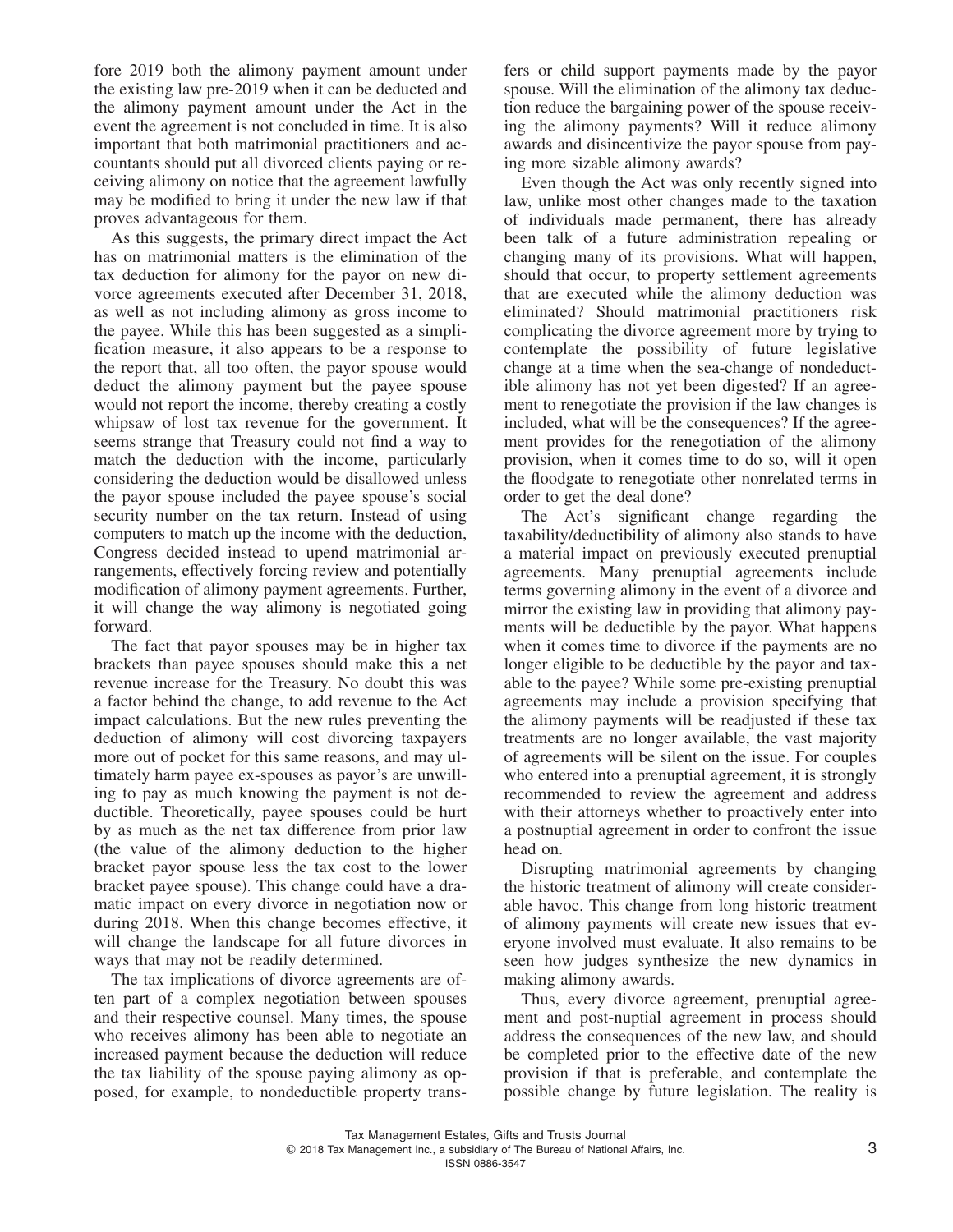that given the contentious nature of many of these agreements and the costs involved, that may not be practical. The results could be problematic for many.

*Example:* Husband and wife are negotiating during a contentious divorce, which negotiations may or may not conclude by the end of 2018. Counsel inserts a clause into the draft matrimonial settlement agreement: ''The parties acknowledge that the payment of alimony has been a negotiated amount that reflects the intention that alimony payments will be deducted by the payor for income tax purposes. Should this marital settlement agreement (MSA) not be completed, executed and effective prior to January 1, 2019, when alimony is scheduled to become nondeductible the parties shall have Big City CPA firm calculate an equivalent nondeductible payment. If either party does not agree with that recalculation, then the parties agree to submit this single issue to binding arbitration subject to the express condition that no other provisions of the executed MSA shall be reopened by that step.''

#### **Terms of Alimony**

There are other facets to the alimony tax change as well. The terms of many divorce agreements were expressly negotiated under long-time alimony deduction rules to meet the requirements of §71. Thus, divorcing parties have long bent the objectives they might have intended to the requirements of the tax law. For example, for alimony to have been deductible, there must be no liability to make any payment for any period after the death of the payee. So, even where the parties might have preferred to continue a payment beyond the death of the payee spouse, perhaps for some specified period, parties had agreed that payments should cease once the payee spouse passes. This concession may have been accompanied by an agreement to pay an additional amount (in the form of property settlement, for example) to make up for the lost post-death payments.

If a property settlement agreement is revised to permit this, or if a new agreement violates this, what happens? Will this in some instances provide more flexibility for matrimonial attorneys to negotiate an agreement tailored to the circumstances instead of to meeting the artificial statutory requirements for the historic alimony deduction?

#### **Alimony vs. Property Settlement**

Current law also included rules to prevent transforming property settlement payments, which are not deductible, into deductible alimony payments, by requiring the recapture of front-loaded or excess payments.<sup>2</sup>

*Example:* Wife made deductible alimony payments in the first year to husband, and those payments exceeded the average payments in the second and third year by more than \$15,000. The excess payments must be recaptured in year three by wife, including the excess in her income, and the husband/ payee would receive a deduction for that amount in computing adjusted gross income.

How will these rules interact with the new law and the 2019 elimination of the alimony deduction? If divorcing parties negotiate a settlement with payments that would violate the alimony frontloading rules, if alimony is not deductible it may have no tax impact (although there may be other ramifications). However, if the law is changed in the future to reverse these changes, returning to the historic treatment of alimony as tax deductible, what happens if an ''alimony'' payment is negotiated that violates these rules and in the following year the law changes?

#### **Alimony vs. Child Support**

The Conference Agreement states that under the House bill ''The treatment of child support is not changed.'' While the tax status of child support as being nondeductible by the payor and nonreportable by the payee is unchanged, the dynamic surrounding the negotiation of child support may be profoundly changed. The alimony rules also contain protections to prevent a payor from disguising nondeductible child support as deductible alimony. Thus, if alimony payments are reduced under the terms of the property settlement agreement on the happening of a contingency relating to children, then an amount equal to that reduction will be characterized as nondeductible child support, rather than as deductible alimony.<sup>3</sup> Should divorced parties renegotiate provisions in their agreement to better meet personal objectives because this restriction will no longer have any tax impact? What happens to such arrangements if the new law is modified by future changes in the law? Is that simply too speculative to address?

What is the effective date of these changes? The Conference report provided as follows: ''. . .the conference agreement delays the effective date of the provision by one year. Thus, the conference agreement is effective for any divorce or separation instrument executed after December 31, 2018, or for any divorce or

 $2 \frac{1}{2}$  §71(f).

 $3 \text{ } \frac{\$71(c)}{2}.$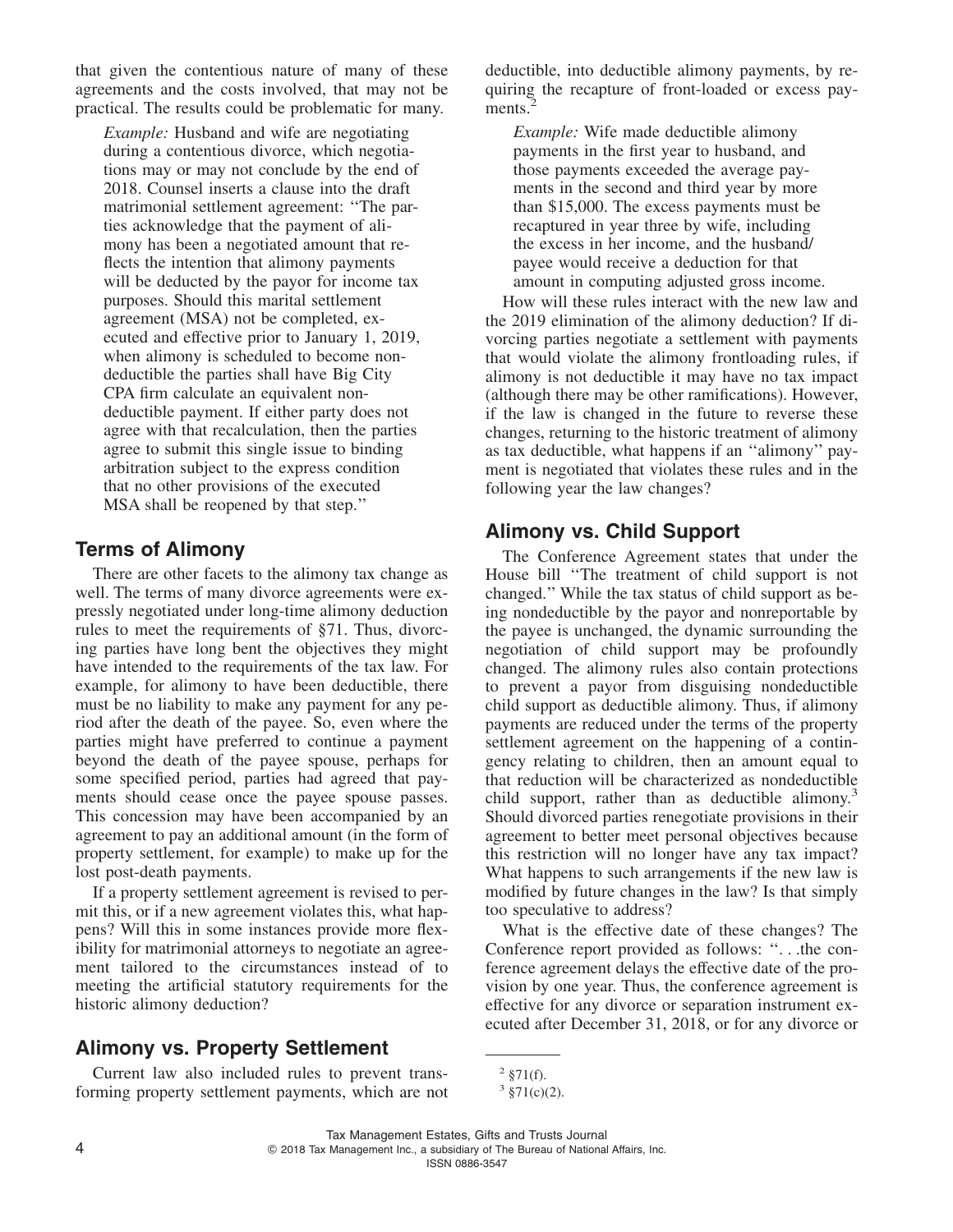separation instrument executed on or before December 31, 2018, and modified after that date, if the modification expressly provides that the amendments made by this section apply to such modification.'' This appears to indicate that any existing pre-2019 agreement can be modified and still be subject to current (preAct) law. So, any modification of any marital agreement may reopen negotiations on whether the tax status of the prior agreement should be changed.

The Act makes conforming amendments to several other sections including §682 dealing with so-called alimony trusts.